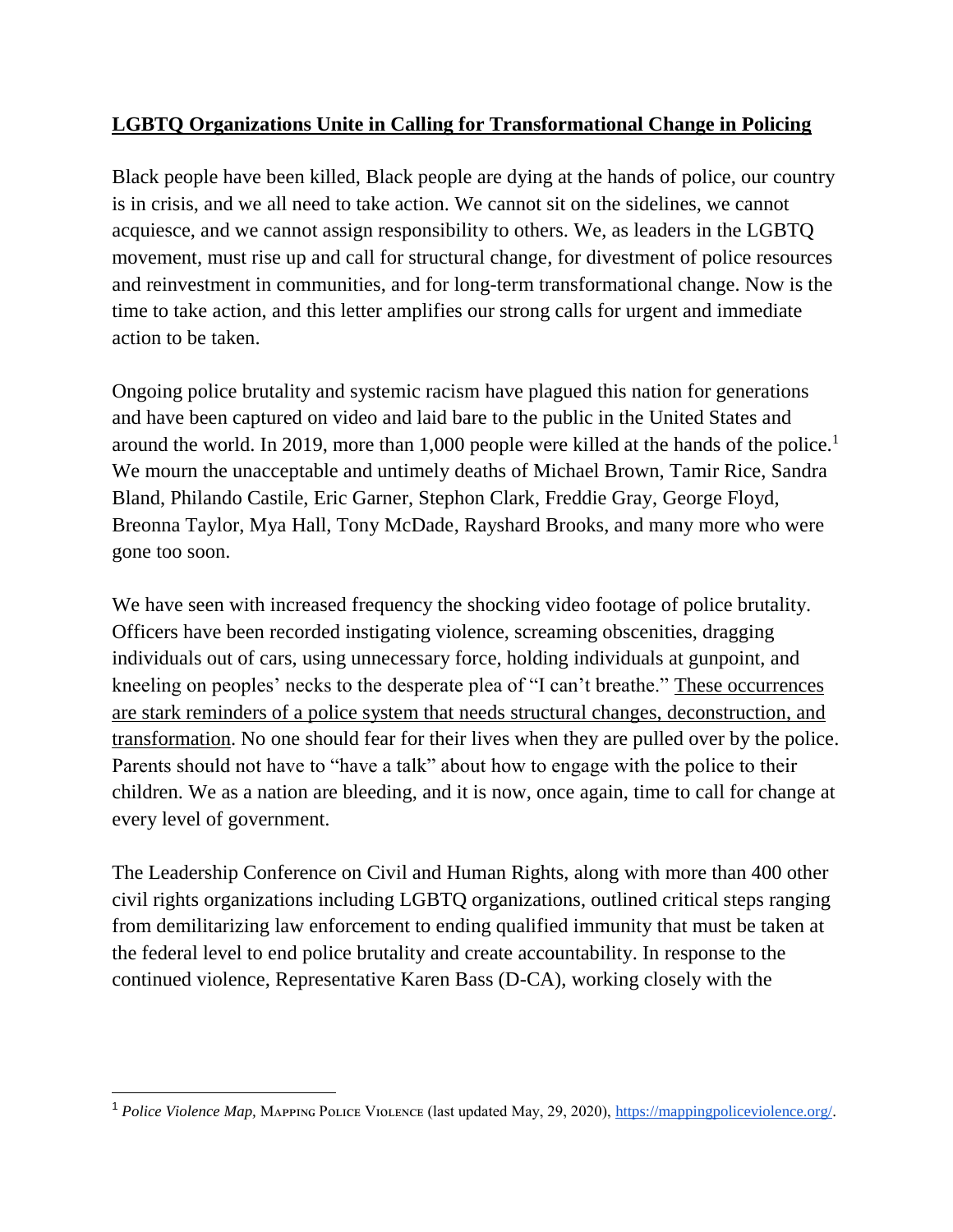Congressional Black Caucus and other leaders in Congress, introduced the Justice in Policing Act of  $2020<sup>2</sup>$  that reflects those core priorities that we support.<sup>3</sup>

We also call for a divestment of public funding from police and a reinvestment in communities.<sup>4</sup> Specifically, both the power and scope of police responsibilities should be significantly curtailed, by shifting certain responsibilities — such as mental health crisis response — from armed police officers to the professionals who are properly trained and better equipped to manage those responsibilities. True change must include the following principles.

## 1. Divesting of Public Funding From Police and Investing in Our Communities

Public funding should be shifted from police to reinvesting in our communities. Crime is often a symptom of scarcity and our frayed social safety net is sorely underfunded. The United States spends twice as much on policing, prisons, and courts as it does on direct welfare programs such as Temporary Assistance to Needy Families (TANF), Supplemental Nutrition Assistance Program (SNAP), and supplemental social security.<sup>5</sup> Congress, states, and local governments can reduce incidents of crime and create healthy communities by investing in direct assistance programs, affordable housing, education, mental health services, substance abuse treatment, and early intervention programs (including violence interruption programs).

## 2. Shifting Most First Responder Responsibilities Away From Police

Our current crisis-response system should place healthcare workers, like social workers and psychiatrists, at the frontline of immediate health crisis events, not police officers. Inadequate healthcare and a lack of social safety nets have led to increased police interaction with individuals experiencing mental health crises. As a result, police officers are often called to assist in mental health emergencies, despite having little or no relevant training. This should change.

<sup>&</sup>lt;sup>2</sup> Justice in Policing Act 2020, H.R. 7120, June 8, 2020, [https://www.congress.gov/bill/116th-congress/house](https://www.congress.gov/bill/116th-congress/house-bill/7120/cosponsors?r=1&s=1&q=%7B%22search%22:%5B%22Justice+in+Policing+Act%22%5D,%22cosponsor-state%22:%22Florida%22%7D&searchResultViewType=expanded&KWICView=false)[bill/7120/.](https://www.congress.gov/bill/116th-congress/house-bill/7120/cosponsors?r=1&s=1&q=%7B%22search%22:%5B%22Justice+in+Policing+Act%22%5D,%22cosponsor-state%22:%22Florida%22%7D&searchResultViewType=expanded&KWICView=false)

<sup>&</sup>lt;sup>3</sup> Civil Rights Coalition Letter on Federal Policing Priorities, June 1, 2020, [https://civilrights.org/resource/civil](https://civilrights.org/resource/civil-rights-coalition-letter-on-federal-policing-priorities/)[rights-coalition-letter-on-federal-policing-priorities/.](https://civilrights.org/resource/civil-rights-coalition-letter-on-federal-policing-priorities/)

<sup>&</sup>lt;sup>4</sup> These calls for change are also referred to by some as "defunding the police."

<sup>&</sup>lt;sup>5</sup> Christopher Ingraham, *U.S. spends twice as much on law and order as it does on cash welfare, data show*, WASH. Post (June 4, 2020), [https://www.washingtonpost.com/business/2020/06/04/us-spends-twice-much-law-order-it](https://www.washingtonpost.com/business/2020/06/04/us-spends-twice-much-law-order-it-does-social-welfare-data-show/)[does-social-welfare-data-show/.](https://www.washingtonpost.com/business/2020/06/04/us-spends-twice-much-law-order-it-does-social-welfare-data-show/)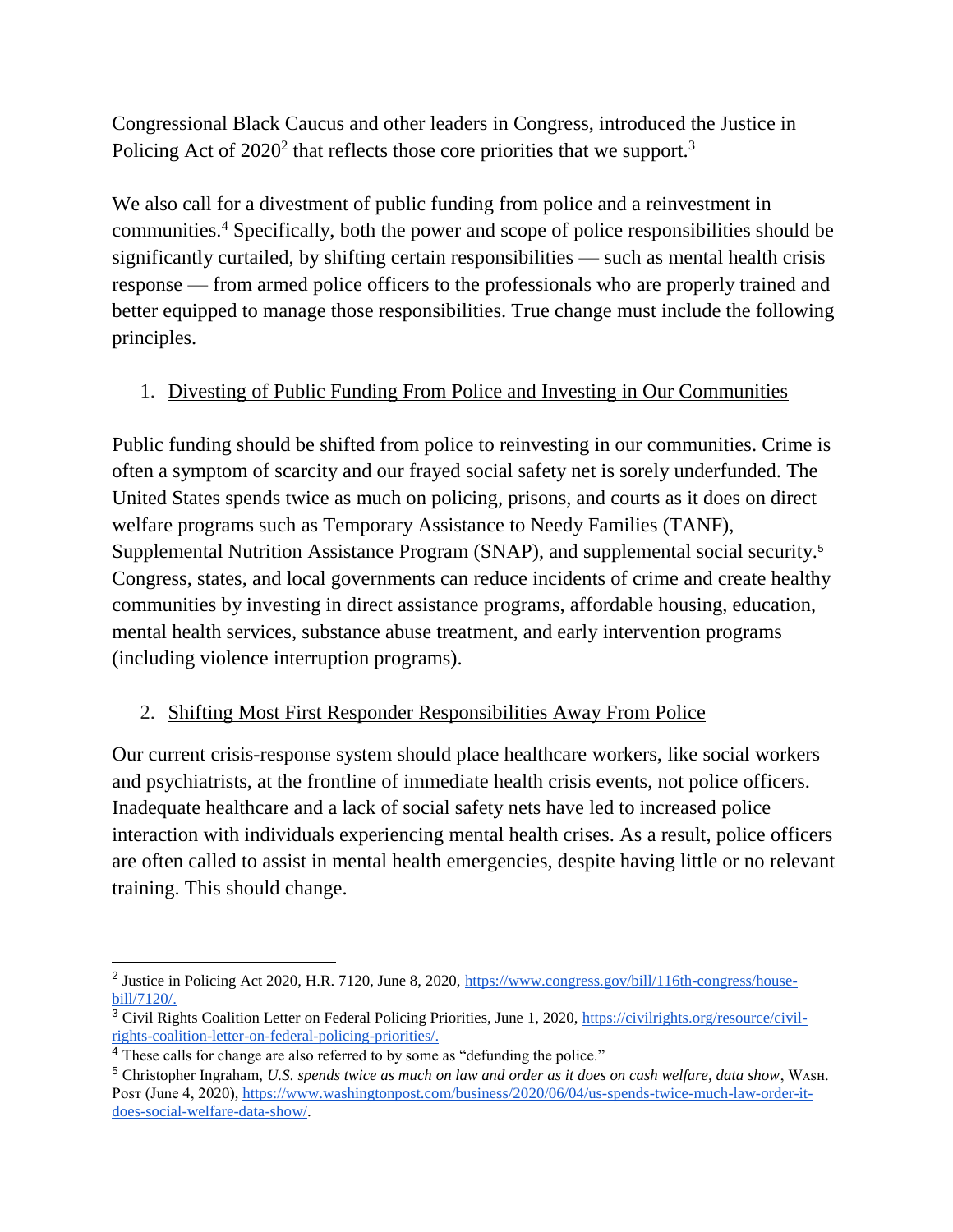### 3. End Predictive Policing

We must address and stop the current use of predictive policing techniques that disproportionately affect minority communities. Predictive policing forecasts crime using algorithmic techniques, based on historical crime data, to determine where to deploy police and who is most likely to commit a crime. Not only does this dangerously reinforce discriminatory biases in the criminal justice system, resulting in over-policing of vulnerable communities, such as people of color and those from the LGBTQ community, but there is a lack of transparency from agencies that employ this method.<sup>6</sup> Law enforcement agencies are often not required to share how or what data is being analyzed. Furthermore, these predictive technologies serve to escalate the level of enforcement and increase police presence in communities that are already oversurveilled. All law enforcement strategies must take into account the privacy concerns of the communities being policed, as well as the impact of over-policing on vulnerable communities. The use of predictive policing algorithms disregards both.

### 4. Police Union Contracts Should Be Made Public and Officers Held Liable

Currently, police union contracts make it nearly impossible for civilians to view information about officers, including incidents of prior misconduct.<sup>7</sup> In doing so, police officers are shielded from accountability for their actions. The disciplinary history of a police officer whose personnel records are riddled with instances of misconduct and bad behavior should not be protected from public scrutiny. Making these contracts public and removing barriers that restrict access to records of police misconduct would allow for greater transparency and oversight and are necessary for public safety. Police union contracts must also hold police officers financially liable for killings and excessive use of force, including ending paid administrative leave and eligibility to be rehired by police departments.

As we consider these proposals, we should also evaluate how we reduce our over-reliance on policing to secure public safety.

 $\overline{a}$ 

<sup>&</sup>lt;sup>6</sup> Tim Lau, *Predictive Policing Explained*, BRENNAN CTR. FOR JUST. (Apr. 1, 2020), [https://www.brennancenter.org/](https://www.brennancenter.org/our-work/research-reports/predictive-policing-explained) [our-work/research-reports/predictive-policing-explained.](https://www.brennancenter.org/our-work/research-reports/predictive-policing-explained)

<sup>&</sup>lt;sup>7</sup> *Fair Police Contracts, CAMPAIGN ZERO, https://www.joincampaignzero.org/contracts.*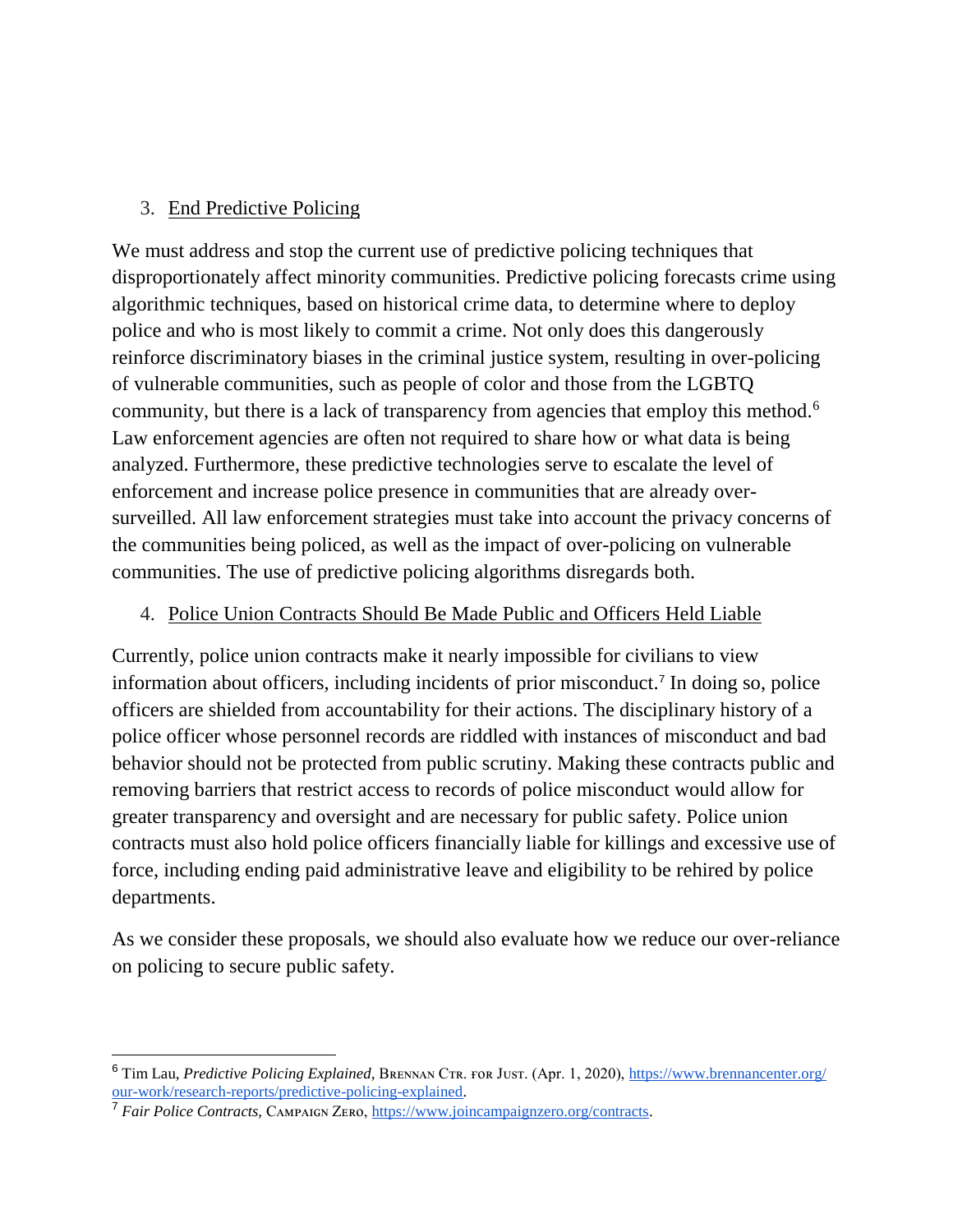We, the undersigned, call out for change and call out for change now. There is no state, no municipal jurisdiction, and no law enforcement agency where transformational changes are not necessary and urgent. When celebrating Pride Month this June, we must remember that the protests and riots from Compton's Cafeteria to Stonewall were sparked by Black and Latinx transgender women calling for police reform due to harassment and mistreatment of LGBTQ people. We commemorate the history of the LGBTQ Movement, namely our resistance to police harassment and brutality across the nation, when such violence was common and expected. We remember this time as transformative, where we overcame our pain and fear to push for the ability to live a more authentic and free life. Today, we join together again to say that enough is enough. The time for structural change and transformation is now.

African American Office of Gay Concerns African Human Rights Coalition (AHRC) AMAAD Institute American Civil Liberties Union American Protestant Union Annapolis Pride APAIT APLA Health Aqua Foundation for Women Arianna's Center Asexual Outreach Asexual Visibility and Education Network (AVEN) AsylumConnect Autistic Women and Nonbinary Network AVOL Kentucky B. Riley Sober House Basic Rights Oregon Baton Rouge Pride Bayard Rustin Center for Social Justice Being Alive/People with AIDS Action Coalition, Inc. Bet Mishpachah BHT Foundation Bi Women Quarterly BiLaw Billy DeFrank LGBTQ+ Community Center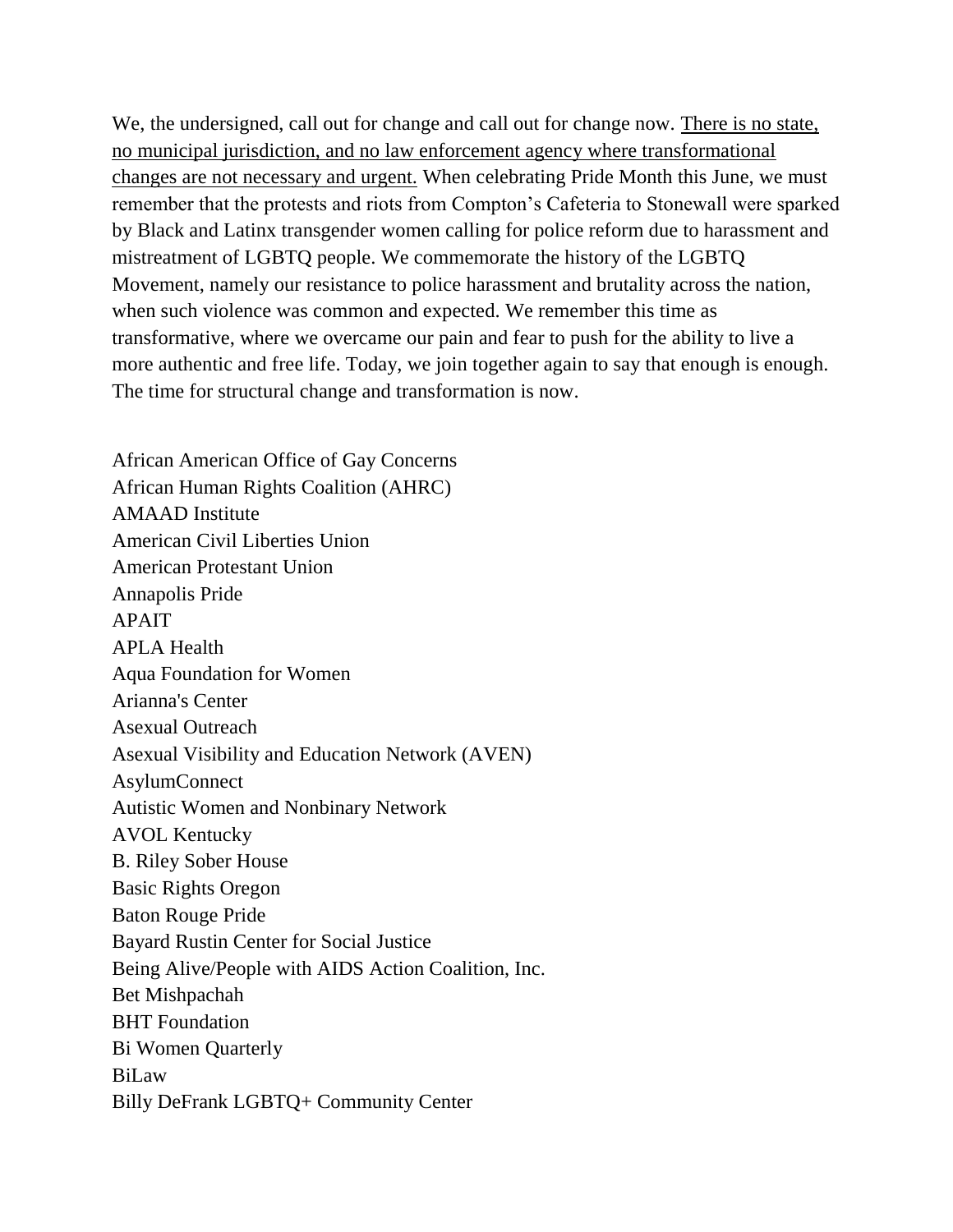BiPOL Bisexual Organizing Project (BOP) Bisexual Resource Center BJF Interiors Black Trans Advocacy Coalition Black Trans Women Inc Blue Ridge Pride Center, Inc. Boston Gay Men's Chorus Boston Pride Bradbury-Sullivan LGBT Community Center Brooklyn Community Pride Center Campaign for Southern Equality Campus Pride CANDLE Care Resource Community Health Centers, Inc. Cascade AIDS Project Center on Halsted CenterLink: The Community of LGBT Centers Central Outreach Wellness Cincinnati Men's Chorus Coastal Bend PRIDE Center Colors+ Community Education Group Compass LGBTQ Community Center Contigo Fund Cornell Center on the Death Penalty Worldwide Dallas Voice/Voice Publishing Co. Deaf Queer Resource Center Desert AIDS Project Diocese of Southern Ohio Disciples LGBTQ+ Alliance - AllianceQ Dolphin Democrats Drag Story Hour- Arizona East Bay Getting to Zero EduTechnologic End Hep C SF Equal Rights Washington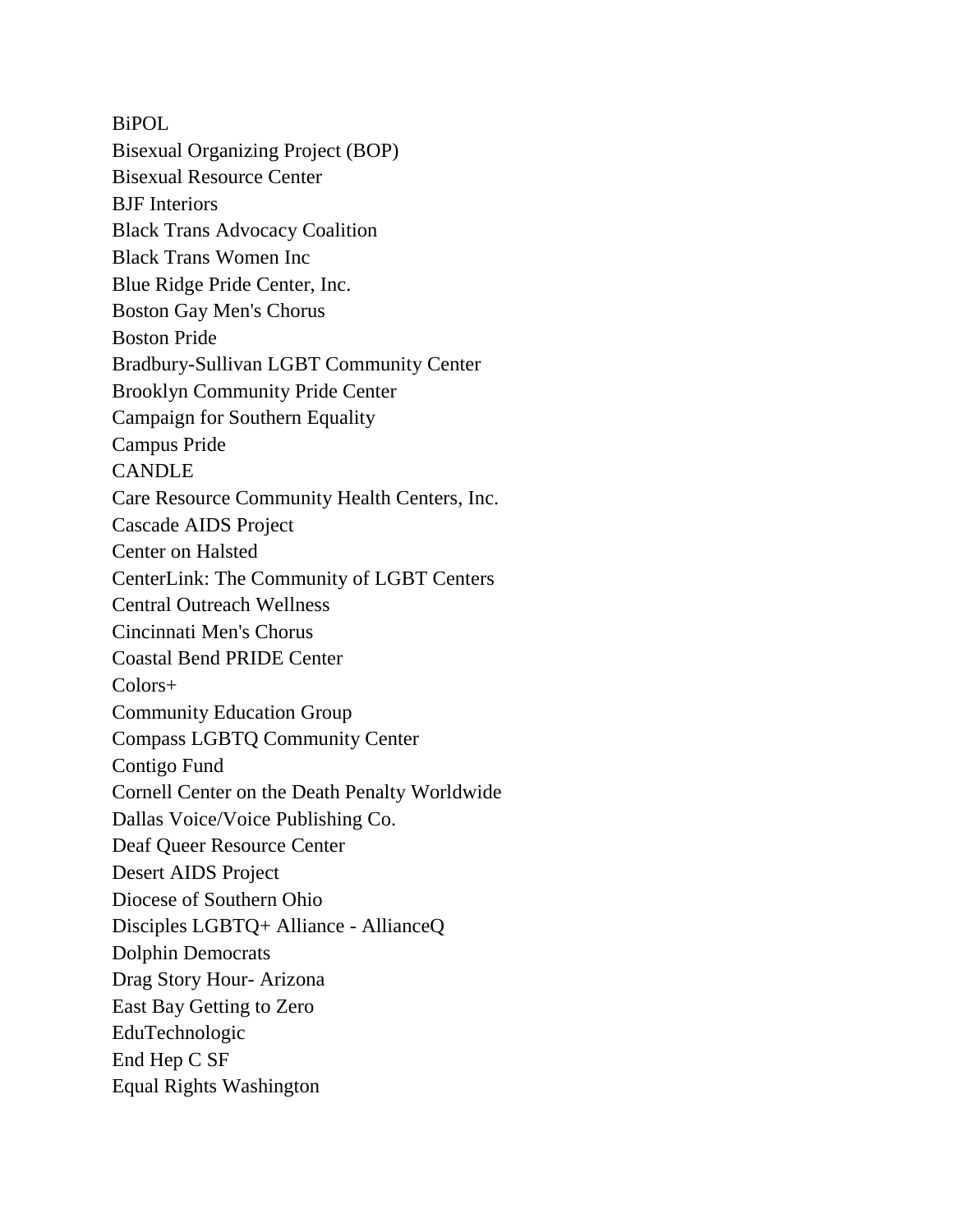Equality Arizona Equality Business Alliance Equality California Equality Delaware Foundation Equality Florida Equality Michigan Equality Nevada Equality New York Equality North Carolina Equality Ohio Equality Prince William Equality Texas Equality Utah EqualityMaine Equitas Health Equitas Health Institute Family Equality Fijate Bien Program/MPact Global Action for Gay Men's Health and Rights FL NOW (National Organization for Women) Florida LGBTQ+ Democratic Caucus Florida Trans Proud Inc FORGE, Inc. Four Corners Rainbow Youth Center Frank Harr Foundation Freedom for All Americans Freedom Through Healing FreeState Justice - Maryland's LGBTQ+ Advocates Friendly House Inc/SAGE Metro Portland GAPIMNY—Empowering Queer & Trans Asian Pacific Islanders Gay City: Seattle's LGBTQ Center Gay Freedom Band of Los Angeles (GFBLA) Gender Equality New York Georgia Equality Get Out And Trek (GOAT) GLAAD GLBT Alliance of Santa Cruz GLBT Historical Society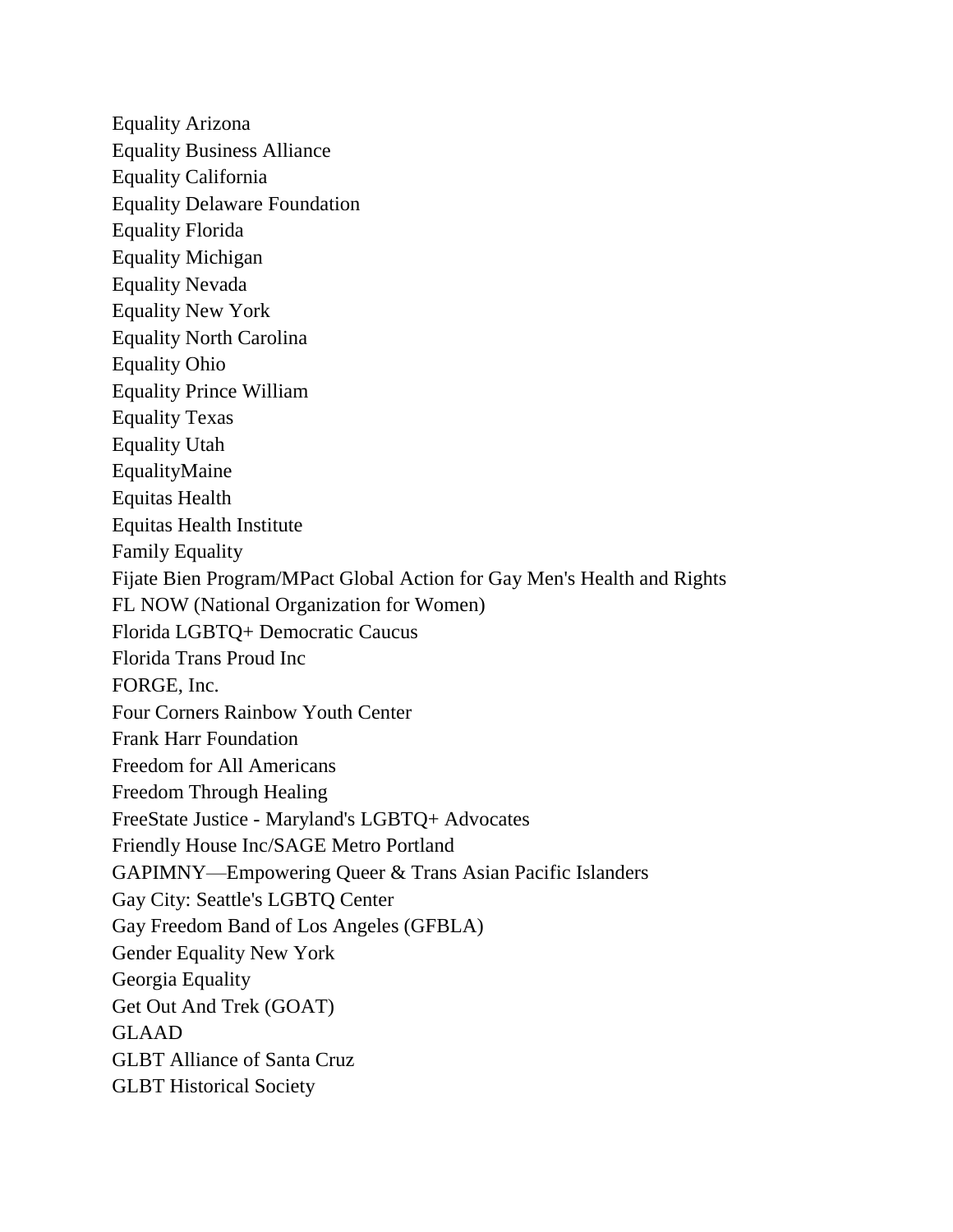GLBTQ Legal Advocates & Defenders GLMA: Health Professionals Advancing LGBTQ Equality GLSEN GLSEN Southern Nevada **GMHC** Harvey Milk Festival, Inc Harvey Milk Foundation Have A Gay Day Hawai'i Institute for Human Rights Hearts on a Wire Henderson Equality Center Hester Street Fair, LLC Hetrick-Martin Institute: New Jersey Holyoke Pride Hope & Help, Inc. Horizons Foundation Houston GLBT Political Caucus Howard Brown Health Hudson Pride Center Hugh Lane Wellness Foundation Human Rights Alliance Santa Fe Human Rights Campaign Identity, Inc. Immigration Equality Inside Out Youth Services Institute for LGBT Health and Wellbeing International Association of Providers of AIDS Care InterPride Jackson Pride Center JustUs Health KatKeo Properties LLC Keshet Lakeside Pride Music Ensembles Lambda Legal Latino LinQ Lesbians of Color Symposium (LOCS) Collective, Inc. Lesbians Who Tech & Allies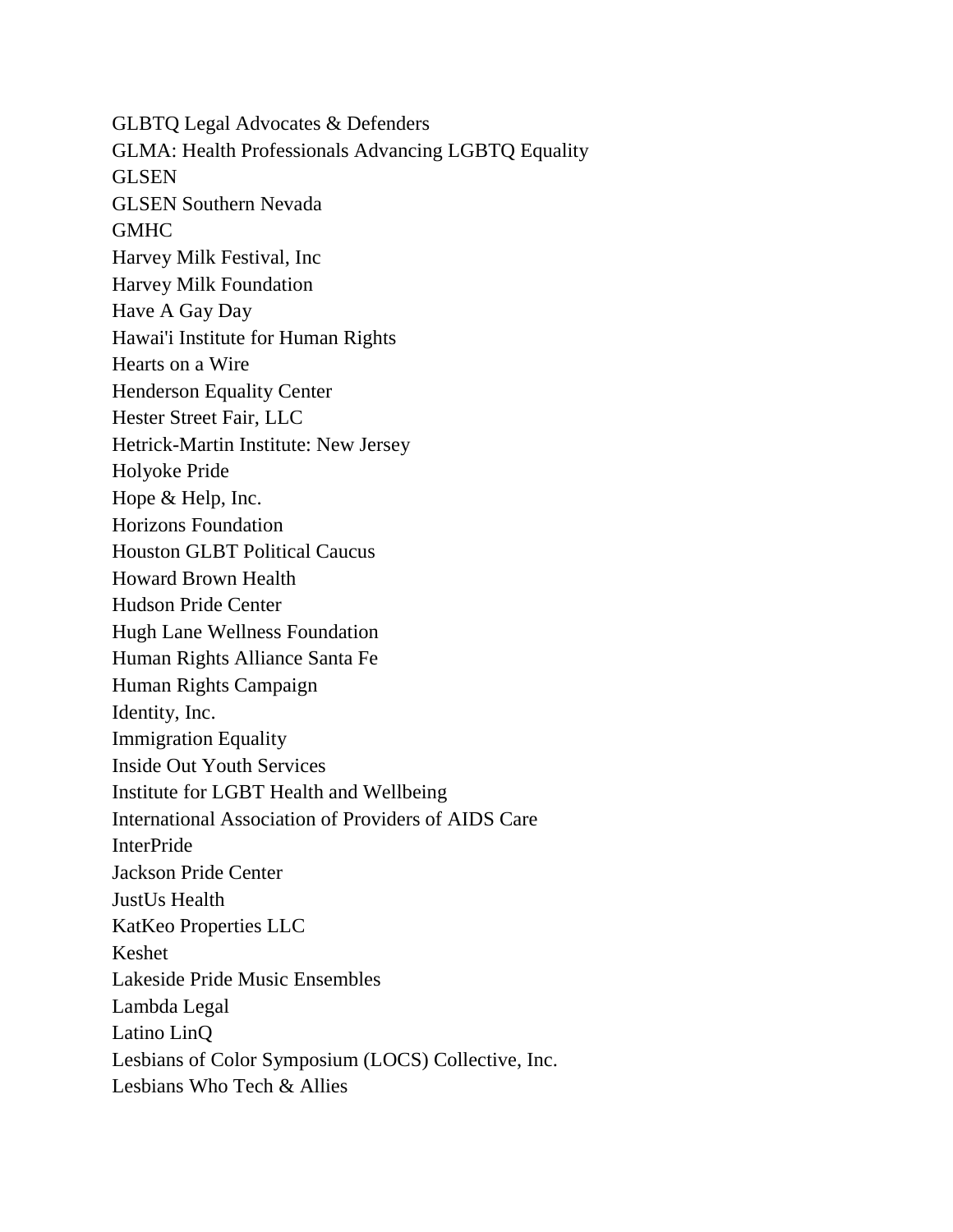Leslie Lohman Museum of Art LGBT Caucus of the California Democratic Party LGBT Community Center of Greater Cleveland LGBT Life Center LGBTQ Allyship LGBTQ Center OC LGBTQ Center of Bay County LGBTQ Community Center of Southern Nevada LGBTQ Community Center of the Desert LGBTQ Northwest Indiana / Northwest Indiana Pride LGBTQ+Allies Lake County Liberty City LGBTQ Democratic Club Long Island Gay and Lesbian Youth (LIGALY) Long Island LGBT Community Center Lorain County LGBTQ+ & Allies Task Force Los Angeles Bi Task Force Los Angeles LGBT Center Mass Equality Math4cure Mazzoni Center Media for the Public Good, Inc. / OutCasting Media Meroe & Wellness, LLC Methodist Federation for Social Action Movement Advancement Project Nashville LGBT Chamber Nashville Pride National Black Justice Coalition National Center for Lesbian Rights National Center for Transgender Equality National Coalition for LGBT Health National Equality Action Team (NEAT) National LGBT Cancer Network National LGBT Chamber of Commerce (NGLCC) National LGBTQ Task Force National Organization of Gay and Lesbian Scientists and Technical Professionals, Inc. National Queer Asian Pacific Islander Alliance (NQAPIA) National Queer Theater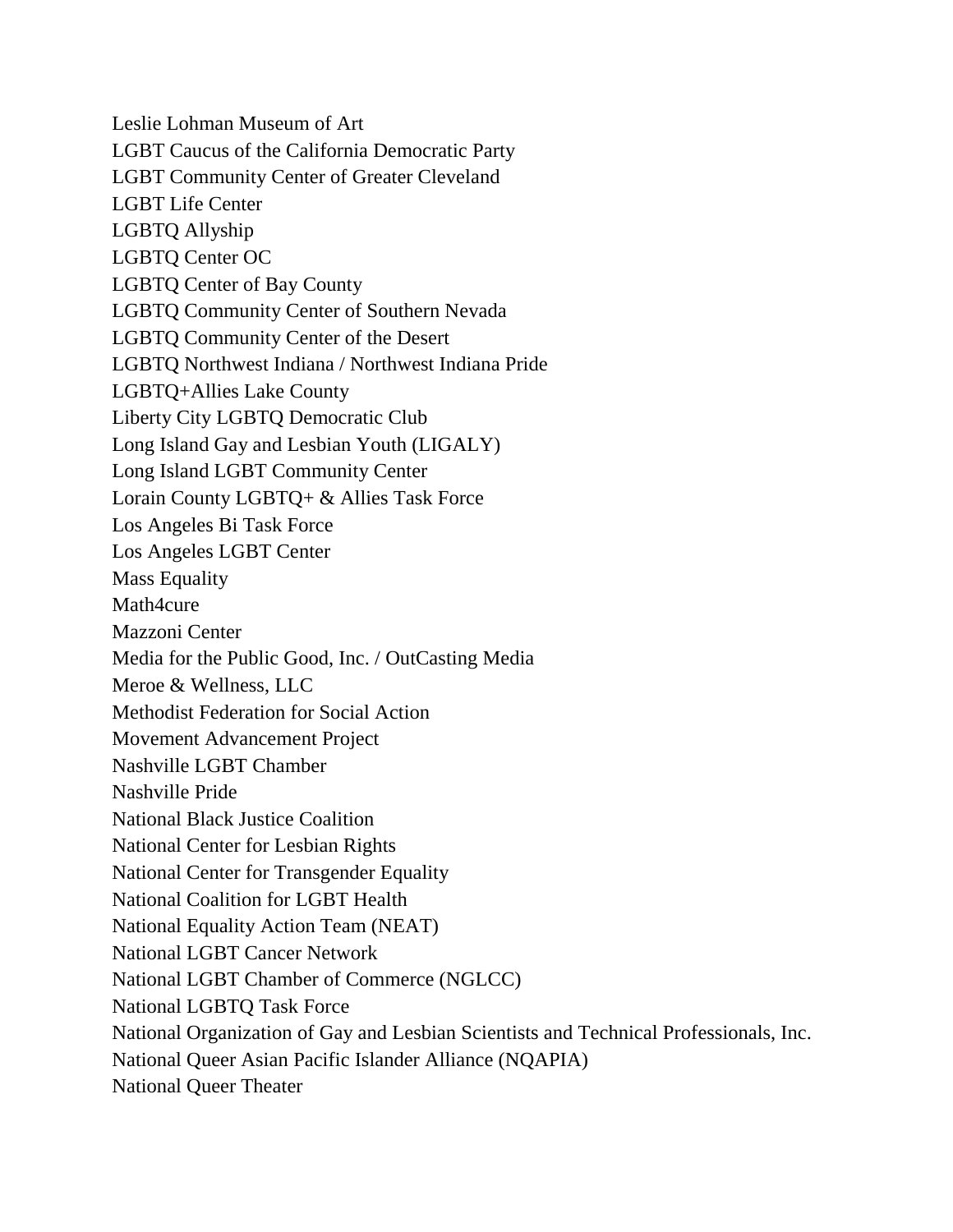National Trans Visibility March National Working Positive Coalition New England Aces New York City AIDS Memorial New York City Gay Men's Chorus New York LGBT Network North Carolina AIDS Action Network North Shore Alliance of LGBTQ Youth Oakland LGBTQ Community Center Oasis Legal Services Oklahomans for Equality ONE Archives Foundation One Colorado One Orlando Alliance one-n-ten **Openhouse** ORAM - Organization for Refuge, Asylum and Migration oSTEM Our Family Coalition Out & Equal Out Boulder County OUT Georgia Business Alliance Out in Tech Out in the Open Out In The Vineyard Out Leadership Out on Film OutCenter of Southwest Michigan Outfest OutNebraska OutRight Action International OUTspoken Leaders Palm Beach County Human Rights Council Pan Eros Foundation Partnership Project Peer Support Space, Inc. Peoria Proud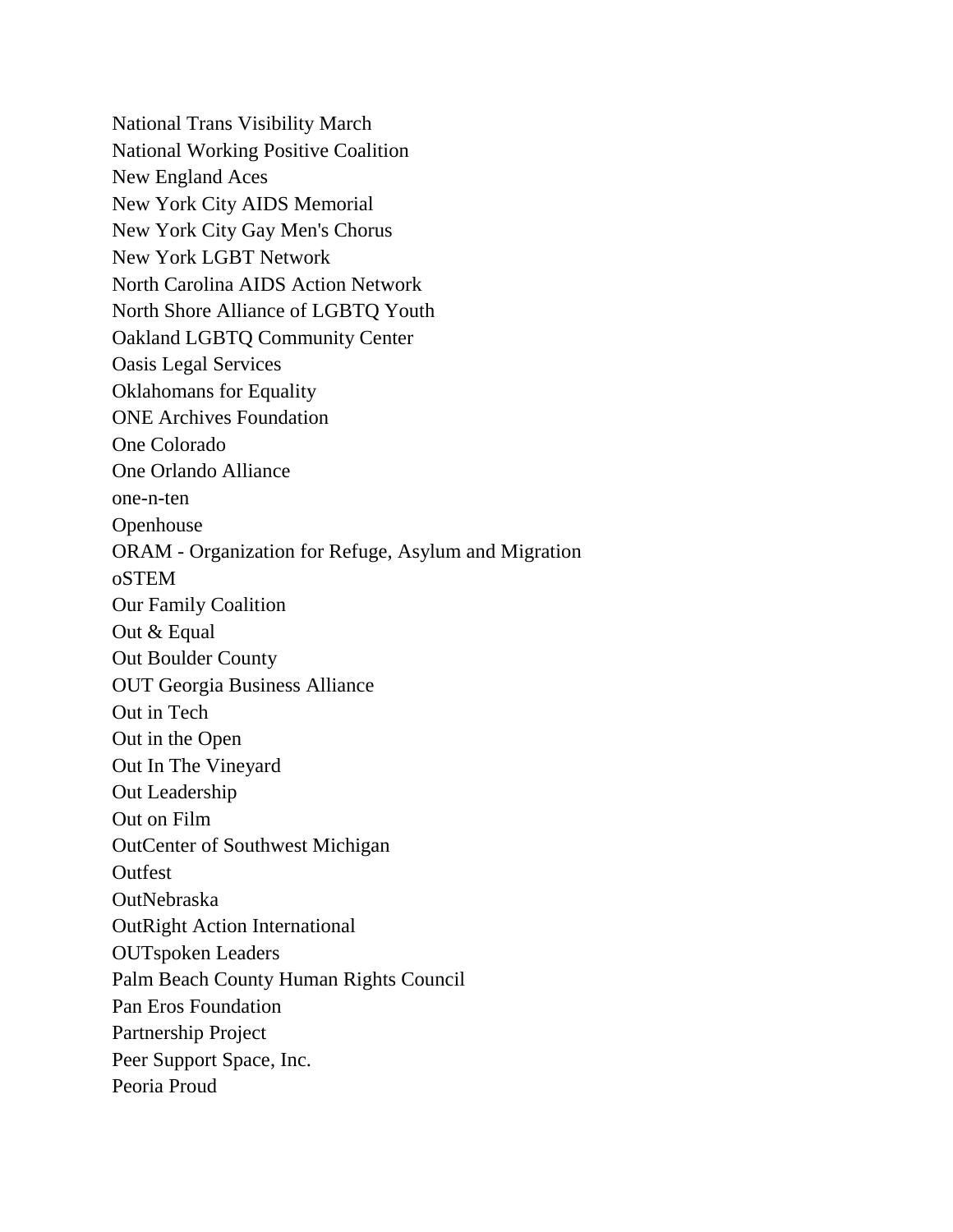PFLAG Cape Cod PFLAG Crown Point (Northwest Indiana) PFLAG National PFLAG NYC PFLAG Olympia PFLAG Orlando, Inc. PFLAG South Miami PFLAG Spartanburg PFLAG Washington State Council PFund Foundation Philadelphia Family Pride Phoenix Gay Men's Chorus Phoenix Pride Planned Parenthood Keystone Planned Parenthood Keystone's Youth Programs (Rainbow Room, The Spectrum, The Curve) Plexus LGBT Chamber of Commerce Point Foundation PRC Pride Arts (Pride Films and Plays) Pride at Work Pride Center of the Capital Region Pride Center West Texas Pride Community Center, Inc (Brazos Valley, Texas) Pride Community Services Organization Pride Films and Plays/Pride Arts Pride Fund 1 Pride Law Fund Project MORE Foundation Project No Labels PROMO Proud Haven Inc Q Christian Fellowship **OLatinx** QLaw Foundation of Washington Queens LGBT Center (Q-Center) Queer Connect, Inc.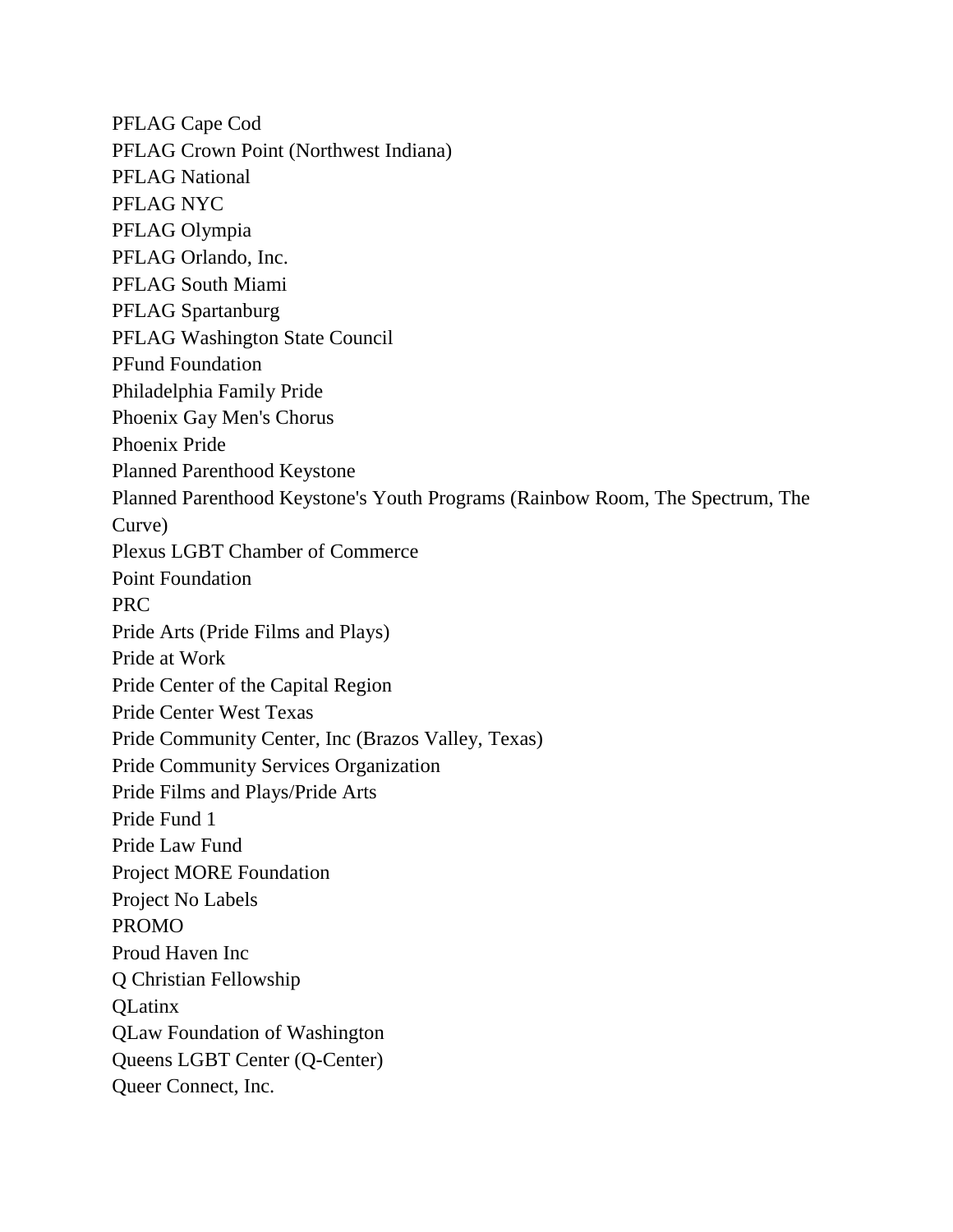Queer Kid Stuff **Queerocracy** Rainbow Elder Care of Greater Dayton Rainbow Pride Youth Alliance Rebellious PR & Consulting Reconciling Ministries Network Resource Center Rhode Island Pride Ring of Keys Rockland County Pride Center RUSA LGBT - Russian-speaking American Association Sacramento LGBT Community Center Safe Schools Action Network SAGE -- Advocacy and Services for LGBT Elders SAGE Metro Detroit SAGE Upstate San Diego LGBT Visitors Center San Diego Pride San Francisco AIDS Foundation San Francisco Community Health Center San Francisco Dykes on Bikes® Womens Motorcycle Contingent Sandhills PRIDE Sarwood Inc. SAVE - Safeguarding American Values for Everyone Seattle Aces and Aros Seattle Choruses: SMC/SWC Sero Project SF LGBT Center Side by Side VA Silver State Equality-Nevada SOJOURN Southern Arizona Gender Alliance SpeakOUT Boston Spectrum Spokane Stanislaus LGBTQ+ Collaborative for Well-Being StartOut Still Bisexual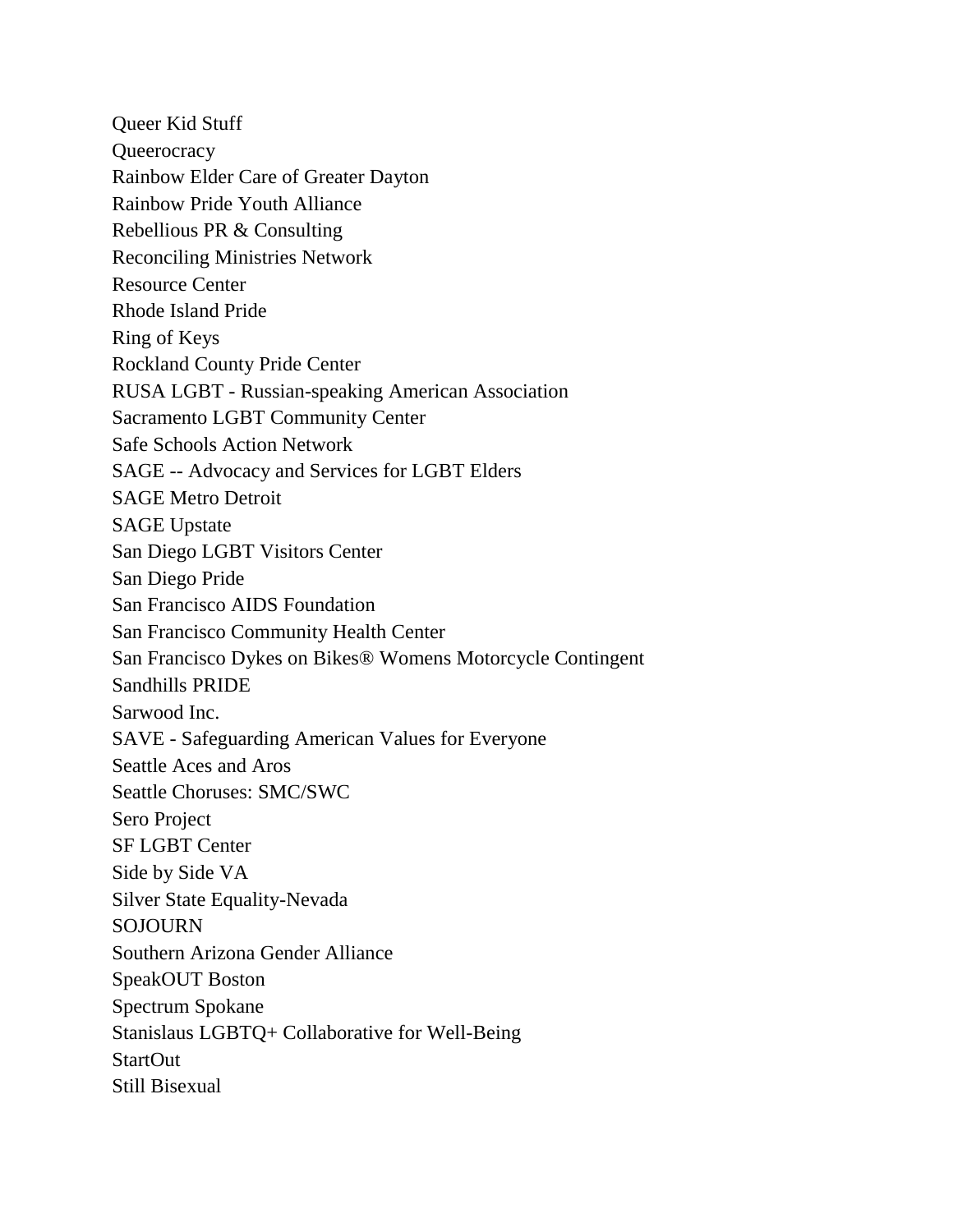Stonewall Columbus Stonewall Democratic Club Stonewall Democrats of Central Ohio Stonewall National Museum & Archives Stonewall Sports - Richmond SunServe **TBuddy** Tennessee Equality Project Texas Pride Impact Funds The Affirmative Couch, LLC The Bearded Ladies Cabaret The Box Gallery The Bros in Convo Initiative The Chroma Museum The Cubbyhole Bar The DC Center for the LGBT Community The Diversity Center The Fund for Community Reparations for Autistic People of Color's Interdependence, Survival, and Empowerment The Great Griffon The Hetrick-Martin Institute The Human Rights Alliance Santa Fe The Lesbian, Gay, Bisexual & Transgender Community Center The LGBT Asylum Project The LGBT Center of Greater Reading The LGBT Pink Panthers Movement The LGBTQ Center Long Beach The LOFT LGBT Community Services Center The OUT Foundation The Pride Center at Equality Park The Pride Center of Maryland The Rainbow Times The San Diego LGBT Community Center The Source LGBT+ Center The Spahr Center The Stonewall Inn Gives Back Initiative The Transgender Training Institute